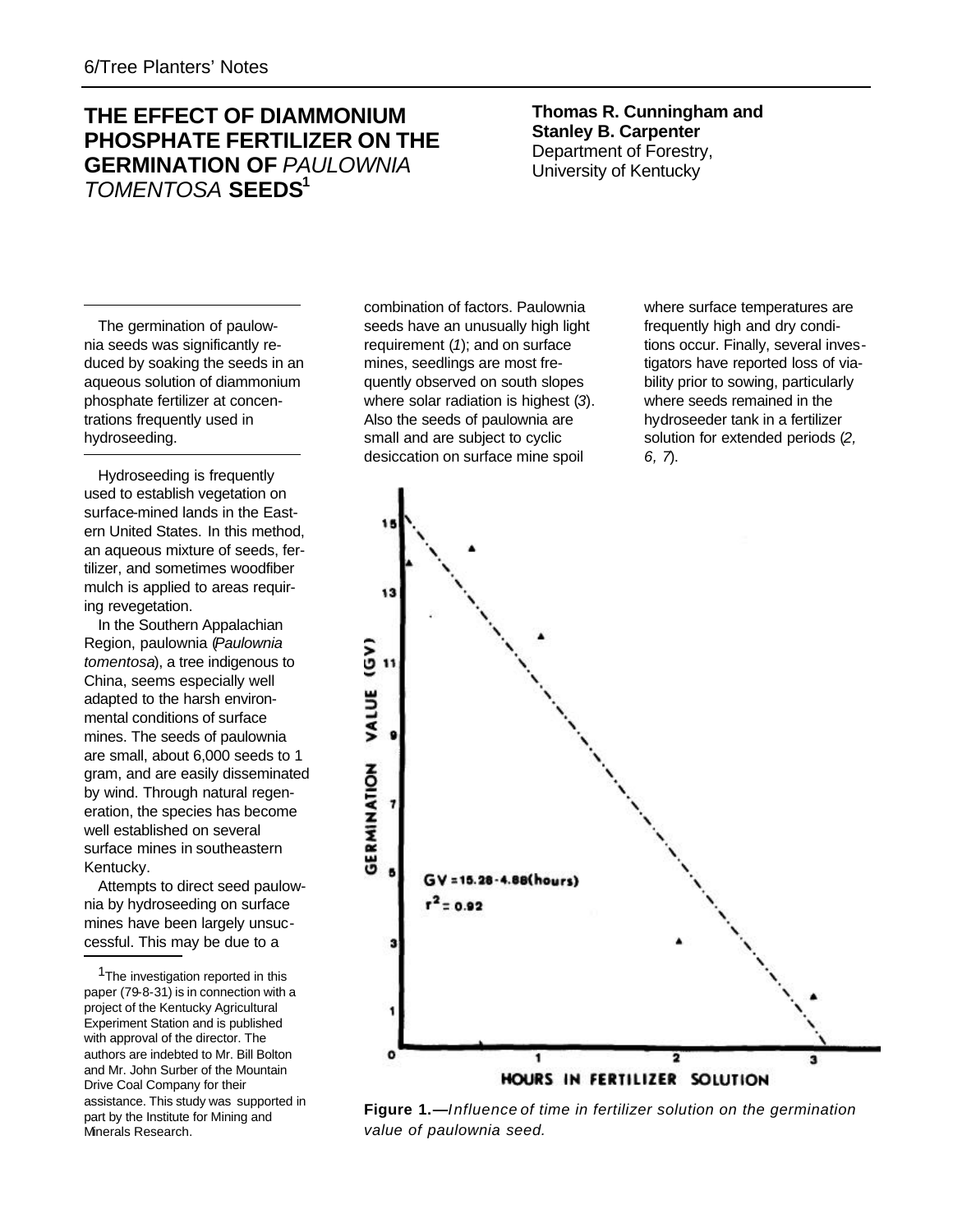The present laboratory study was undertaken to assess the effects of diammonium phos phate fertilizer on seed viability. It was designed to provide information on the optimal time paulownia seed should be immersed in fertilizer solution without significant loss of viability.

#### **Methods**

The seeds used in this study came from a bulk collection from several trees growing on surface mine spoil in the vicinity of Middlesboro in southeastern Kentucky. The seeds had been stored dry in a 285-milliliter sealed glass container at 4° C for approximately 18 months before the study began (*4*). Sample seeds from the top, middle, and bottom of the storage container were mixed and placed in an agitated solution containing 7.18 grams of diammonium phos-

phate (NH<sub>4</sub>)<sub>2</sub>HPO<sub>4</sub> fertilizer in 100 milliliters of distilled water at  $23\pm2^{\circ}$  C. This simulated a slurry of 680 kilograms of fertilizer to 9,4631iters of water, which is usually used in hydroseeding in southeastern Kentucky. The solution was agitated with a magnetic stirrer. After periods of 1/2, 1, 2, and 3 hours, seed samples were removed and tested for germination. Control seeds were soaked in distilled water. The pH of the distilled water was 4.8 and the fertilizer solution was 8.3.

Seeds were germinated in covered glass petri dishes on a layer of Whatman No. 1 filter paper, four sheets thick, moistened with distilled water (*4*). A single treatment test consisted of 10 petri dishes containing 20 seeds each for a total of 200. Temperature during the germination period was maintained at

**Table 1. —***Effect of soaking the seeds of paulownia in an aqueous solution of diammonium phosphate fertilizer*

| Treatment                | Number of<br>seeds<br>germinated | Mean<br>daily<br>germina-<br>tion | Peak<br>value | Germinative<br>value <sup>1</sup> | Percent<br>germina-<br>tion |
|--------------------------|----------------------------------|-----------------------------------|---------------|-----------------------------------|-----------------------------|
| H <sub>2</sub> O Control | 139                              | 3.31                              | 4.20          | 13.90a                            | 69.5                        |
| $(NHA)_{2}HPOA$ 1/2 hour | 148                              | 3.36                              | 4.26          | 14.331                            | 74.0                        |
| $(NHA)_{2}HPOA$ 1 hour   | 134                              | 3.19                              | 3.71          | 11.83a                            | 67.0                        |
| $(NH_4)_2 HPO_4$ 2 hours | 70                               | 1.59                              | 1.92          | 3.05 <sub>b</sub>                 | 35.0                        |
| $(NHA)_{2}HPOA$ 3 hours  | 49                               | 1.19                              | 1.29          | 1.54b                             | 24.5                        |

<sup>1</sup>Germinative values with the same letter are not significantly different from each other at the 0.05 level.

approximately 23° C. Seeds were illuminated with a cool white fluorescent light source at 1.5  $\times$  10<sup>4</sup> lux. Germination was recorded daily and, for these experiments, was defined as emergence of the radicle. Treatments were compared by computing percent germination and germinative value (*5*). Germination tests were concluded after 27 days.

## **Results and Discussion**

Soaking paulownia seeds in an aqueous solution of diammonium phosphate fertilizer for periods longer than 1 hour significantly lowered germination (table 1). Germination values for seeds soaked for 1 hour or less were not significantly affected. Percent germination declined in a similar manner. Only 25 percent of the seeds soaked for 3 hours germinated, compared with 74 percent for the 1/2-hour treatment. The negative effect of increasing time in fertilizer solution on germinative value is linear (fig. 1) with r 2=:0.92.

## **Conclusions**

Our results strongly suggest that diammonium phosphate fertilizer used in hydroseeding paulownia is detrimental to the germination of this species. Changing the fertilizer formulation, shortening the immersion time, or applying the seeds and fertilizer separately are possible solutions to the problem.